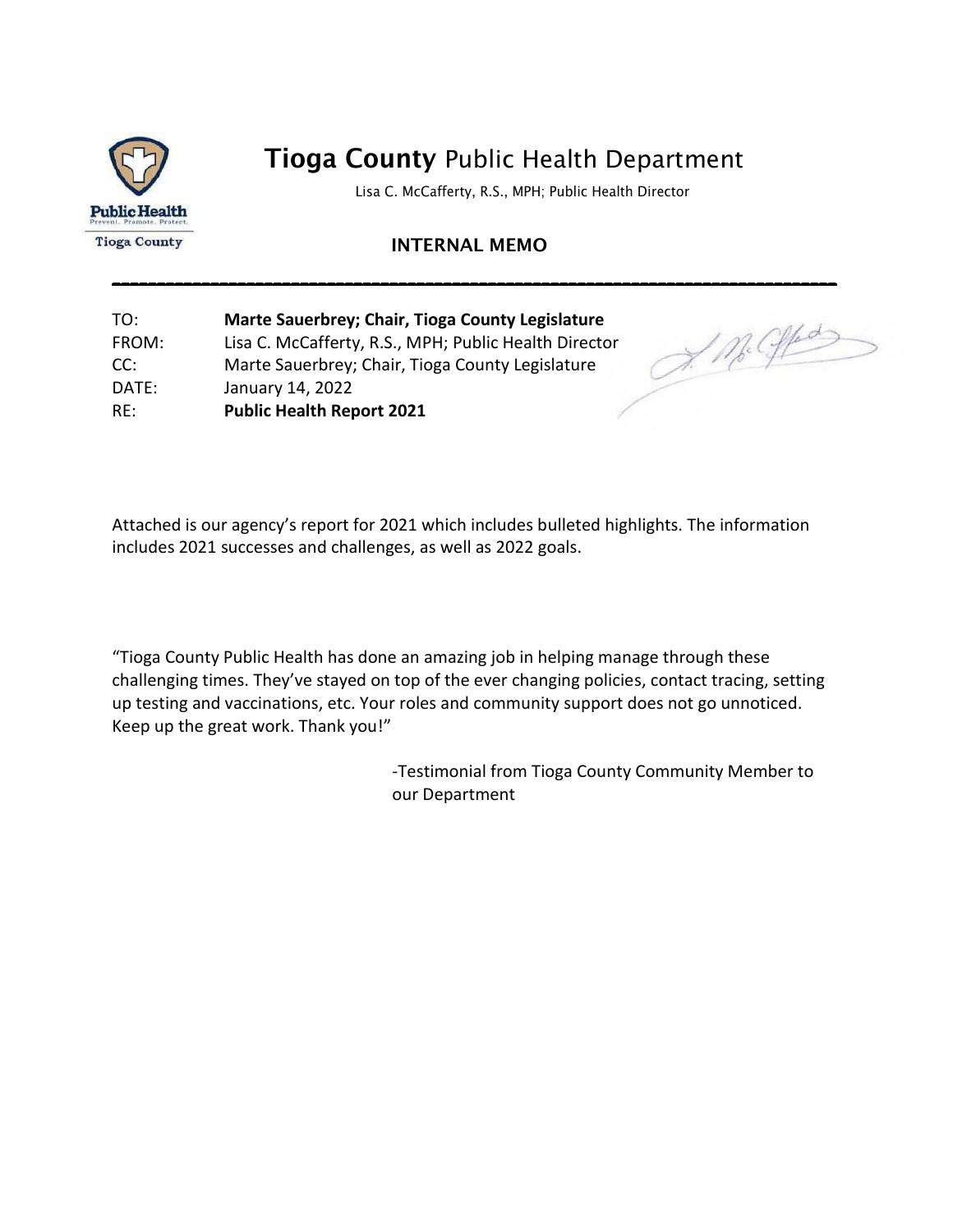

Lisa C. McCafferty, R.S., MPH; Public Health Director 1062 State Route 38, PO Box 120, Owego, NY 13827 607-687-8600



### **Highlights-Summary**

- 2021 Coronavirus Epidemic continued with periods of high activity to lulls, maybe even dare say "normalcy," and then back to enormous surges. Our team persevered through 2021 despite having to overcome continual conflicts dealing with COVID-19 including: the ever-changing rules about COVID-19 vaccinations for various populations; preparing/hosting vaccination clinics, distributing vaccine, changing quarantine guidance, record high caseloads, working with school districts on reopening plans, and state vagaries, mandated/not supported testing requirements for schools with limited supplies, masks, and tests, which are just some among many other items. It felt as though when a process was finally streamlined, we were thrown a curveball, and we would have to rethink the process all over again. Despite the frustration our office faced over the course of the year, each and every challenge we confronted as a team, adjusting and moving forward to next iteration.
- We maintained somewhat normal operations:
	- o Communicable disease was busy as ever with an increase in Lyme cases, Lead cases in children, gastrointestinal disease cases, sexually transmitted disease cases (especially in chlamydia and gonorrhea), and a spike in Hepatitis A cases in Tioga County.
	- o Environmental Health focused on: permitting and inspecting food establishments/swimming pools/ tanning salons/ fairgrounds/ children's camps, septic installations, ATUPA checks, water testing, hosting rabies clinics, investigating animal bite reports, etc. Even as they provided support to people under orders.
	- o Health Education resumed tabling events, distributing educational material to local community centers, child passenger safety trainings and car seat events, as well as getting back into working on the Cancer grant and Immunization Work Plan.
	- o Children's services saw an increase in referrals to the Early Intervention program and Preschool/Transportation services resumed normal activity.
	- o The Dental crew had a definite increase in clientele seeing many with extensive tooth decay. Please to say that the regular school schedule started in September.
	- o Administrative Services continued to help the office function smoothly, streamlining processes with focus on customer service, triaging phone calls, cross training, preparing and finalizing grants, handling contracts, and attending various county-hosted trainings to help improve fiscal and contractual practices.
- Our office welcomed some new family members: congratulations to Jason Davis, Kylie Holochak, Heather Vroman and Jessica Lovell!

#### **Successes**

- $\bullet$  Lisa Schumacher (20), Albert Knapp (15) and Lisa McCafferty(5), were all recognized for their time served during Tioga County's Employee Recognition Week Pin Ceremony.
- Tioga County ranked  $20<sup>th</sup>$  place in the State in the 2021 County Health Rankings Report, Laura Bennett gave a superb interview to Fox 40 News on the topic.
- Held a public hearing for the current Community Development Block grant (CDBG) project Tioga Mobile Dental Services to answer questions and concerns from the community.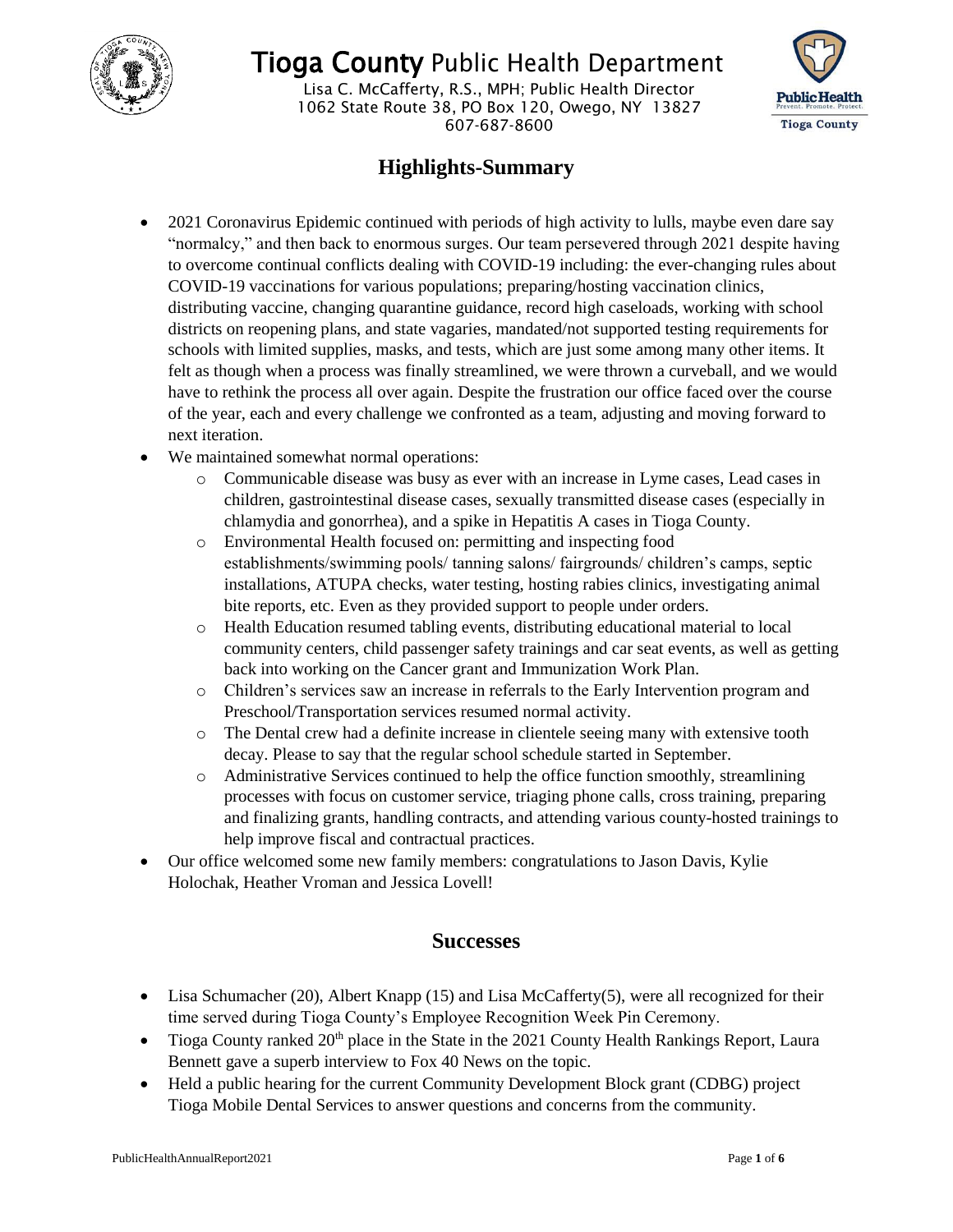

Lisa C. McCafferty, R.S., MPH; Public Health Director 1062 State Route 38, PO Box 120, Owego, NY 13827 607-687-8600



- Worked with Board of Health to formulate a position statement regarding the Marijuana Tax Act Regulation.
- Throughout the year we partnered with Stray Haven to host Rabies Clinics, vaccinating a total of 1098 pets!
- Kylie Holochak and Laura Bennett became certified car seat technician proxy's, which allows them to be Senior Checkers at car seat events and oversee/approve other technician's car seats.
- Todd Kopalek was invited to be on the Executive Board for the Conference of Environmental Health Directors.
- New municipal water operators were certified in Tioga County.
- Formulated grant for CDC submittal encompassing well head extensions and covers; disinfections for flood prone areas in Toga County.
- Worked with Gary Hammond, Commissioner of Public Works, to upgrade our vehicle fleet, receiving 4 newer cars and removed 4 older ones.
- Collaborated with local community partners to hold a total of 36 COVID-19 vaccination clinics throughout the year having a total of 4,264 vaccinations (including first and second doses of Moderna and single Johnson & Johnson COVID-19 vaccine). In one of our largest clinics, we vaccinated approximately 460 individuals.
	- o Clinic Locations Included:
		- Berkshire Fire Department
		- **Candor School District**
		- Newark Valley School District
		- Owego School District
		- **Waverly School District**
		- **Spencer-Van Etten School District**
		- **Tioga County Fairgrounds**
		- **Tioga County Sheriff's Office**
- Tioga Opportunities Community Center, Owego
- Broome Developmental
- Washington Gladden Building, Owego
- $\blacksquare$  Health & Human Services Building
- Tioga Downs
- UHS Owego
- Racker & Achieve Group Homes
- In-home Vaccinations
- Certificates of appreciation were delivered to local Emergency Medical Service providers for assisting us at our COVID-19 vaccination Point of Dispensing sites (PODs).
- Environmental Health assisted Tioga County Fair with setting up COVID-19 safety protocols as well as provided guidance for local businesses as things opened up.
- Due to New York State Gubernatorial mandate, schools began weekly COVID-19 testing of unvaccinated employees/ contractors starting in late September. Using ELC funding, provided by New York State Department of Health, we contracted with Cayuga Medical Center to support school's testing mandate for employees and contractors.

### **Challenges**

 COVID-19 VACCINES! Setting up vaccination Point of Dispensing sites (PODs), distributing vaccine to other regional partners, ensuring we targeted all Tioga County, dealing with no shows, continuously changing/updating vaccine guidance, boosters, etc. due to conflicting Federal and State messaging overlaps.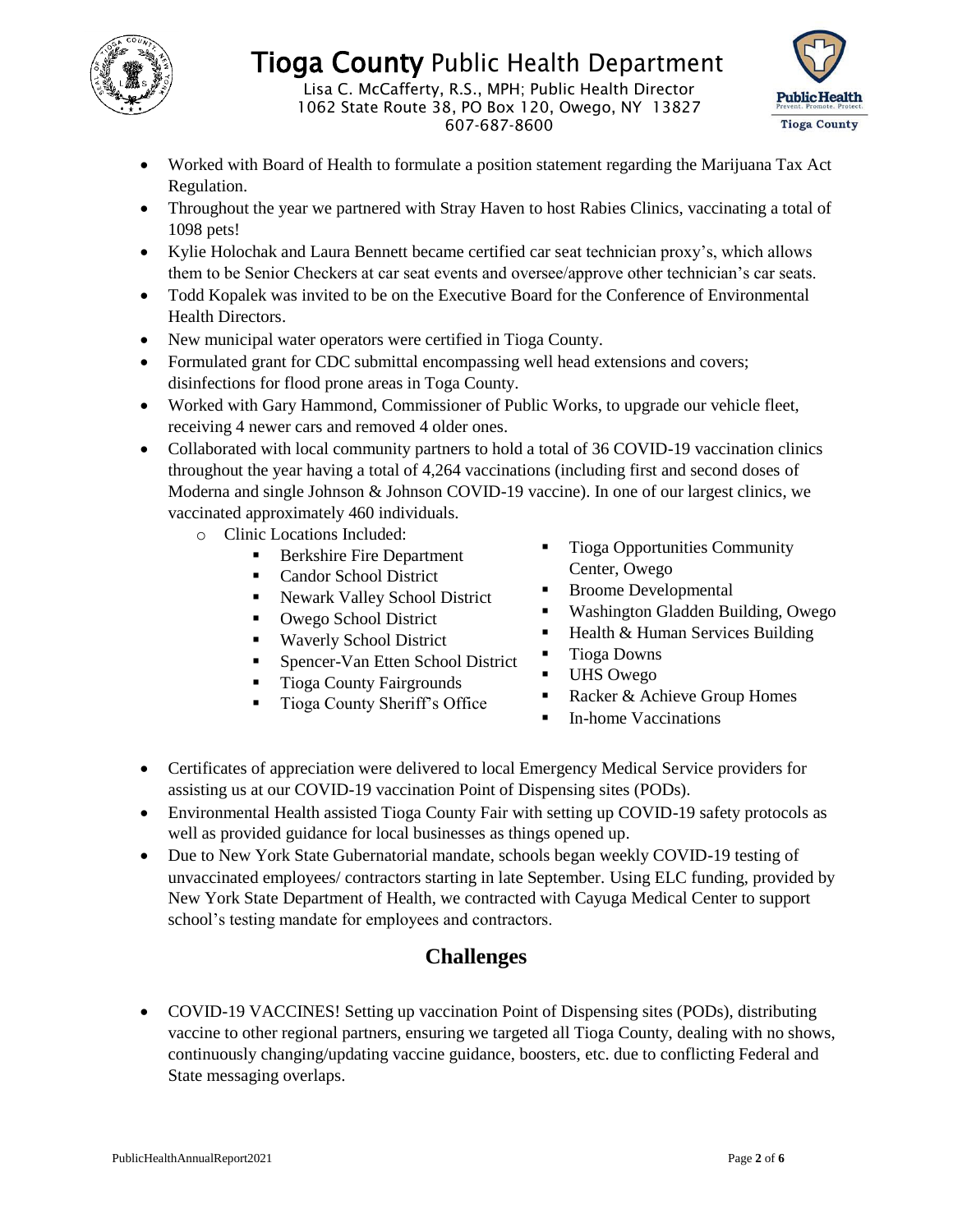

Lisa C. McCafferty, R.S., MPH; Public Health Director 1062 State Route 38, PO Box 120, Owego, NY 13827 607-687-8600



- COVID-19 CASES! Constant ebb and flow of the COVID-19 caseload with investigating and contact tracing, dealing with case surges and reaching a record high new case intake (well over 100 in one day), working with school districts and their own contact tracing efforts, and monitoring school-related caseload.
- We faced challenges in the continuous, conflicting guidance and mandate changes from New York State Department of Health, Governor's office, Federal government, and CDC. We started off the year with a change in quarantine time from 14 days to 10 (Now 5), then the change in masking mandates (masks, no masks, and then back to full masking), changing guidance on the effectiveness of vaccines and in turn needing boosters….The community was upset, confused and frustrated and so were we!!!
- We partnered with Cayuga Medical Center on testing in school districts, with our office managing the pick-ups and drop offs of testing supplies to the schools. Jason Davis was pivotal in transfers!
- Children Services program referrals increased but provider capacity issues such as compensation, geographic location, and services rendered continue to make it difficult to receive timely evaluations and necessary therapies. Preschool Transportation Services dealt with transportation companies not being able to transport because of children having increased medical needs as well as driver shortages and long drive times.

### **2022 Goals**

- Ongoing succession planning, mentoring, 2-3 deep, 24/7, 365 capacity.
- Moving Tioga Public Health forward based on 5-year vision.
- Minimizing political/ "research" impact on communities given 24/7 global messaging and perspectives, conflicting information overload. Our focus is on the basics, the essence of what people can do as part of their daily well-being, their quality of life.

### **Staff Development**

- Laura Schurter hired as Accounting Associate III.
- Maggie McGoff hired on fulltime as a Public Health Educator.
- Angel Conklin and Stephen Mastro hired as temporary Public Health Educators for COVID-19 work.
- Salary increases for Environmental Health Sanitarians and Supervisor arising out of desk audits.
- Todd Kopalek assumed Communicable diseases a secondary backup in our ongoing goal of 2-3 deep role redundancy.

### **Grants/Awards**

- Chlamydia grant (\$2-5K) to help promote Expedited Partner Therapy (EPT)
- Awarded over \$13K for Flu vaccination efforts by NYSDOH
- Awarded \$10K for Community Cancer Prevention
- Awarded over \$2.4 million for COVID-19 efforts from various COVID-19 related sources (CDC, NYSDOH, etc.).
- Awarded \$50K for Creating Healthy Schools and Communities Grant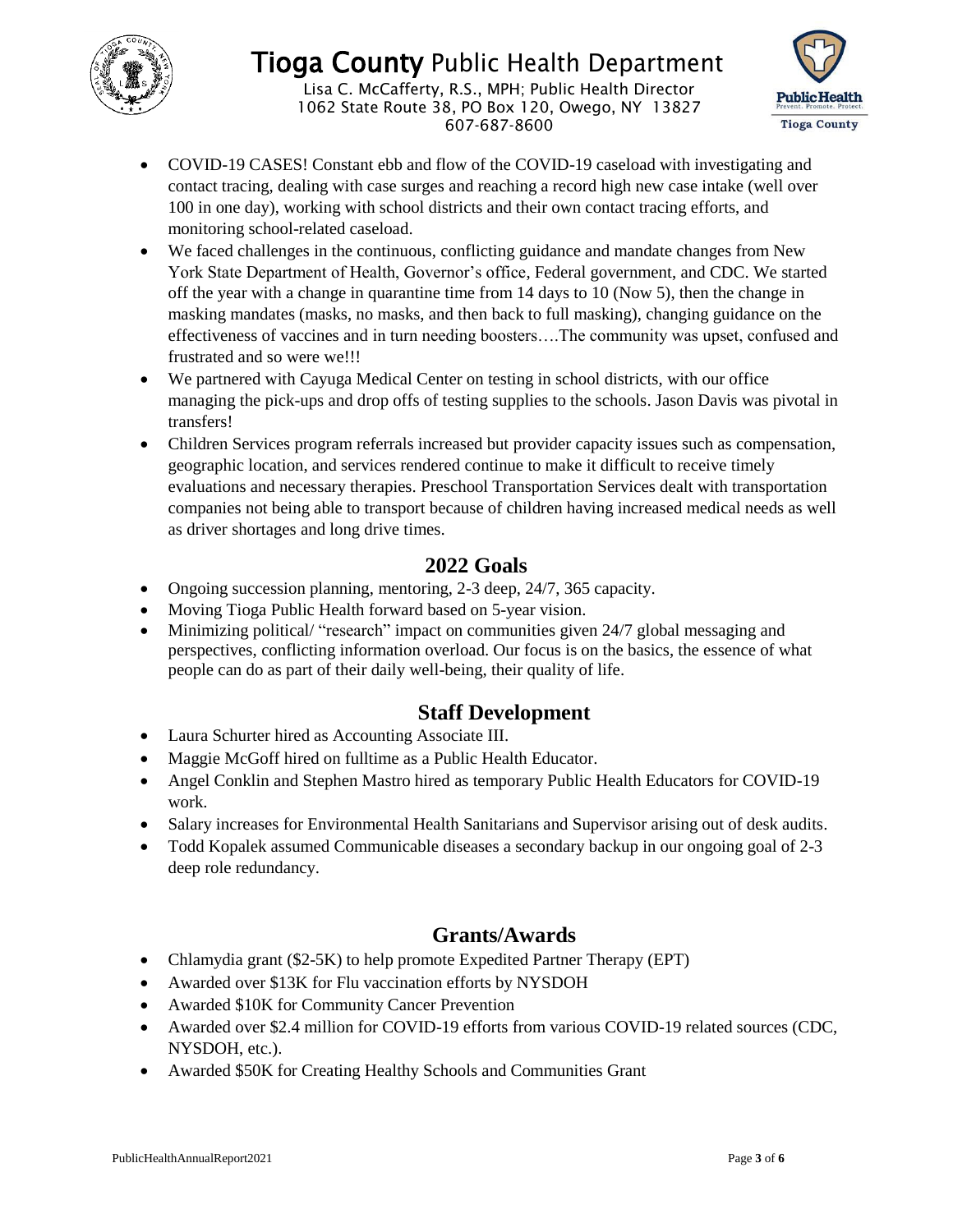

Lisa C. McCafferty, R.S., MPH; Public Health Director 1062 State Route 38, PO Box 120, Owego, NY 13827 607-687-8600



- Dan Scherrer assisted in obtaining grant for helping elderly community with their animal care awarded from Tioga County Senior Citizens Foundation
- Awarded funding through ELC Public Fellows Grant for contractual Public Health fellowship positions to assist with COVID-19 efforts.

### **COVID-19 Related Numbers**

#### **March 14, 2020-end of December 2021**

- **650** Days EOC Activated
- **7,172** Total Confirmed Cases
	- (Data from NYS CommCare system)
- **19,073** Individuals Tracked (Data from NYS CommCare system)
- **17,909** Quarantine/Isolation Orders Issued (Data from NYS CommCare system)
- **23,081** Calls Taken
- **4,290** Household Trips/ Deliveries
- **185** Complaints
- **868** FaceBook Posts
- **3,204** FaceBook Likes
- **39** Media Interviews
- **87** Press Releases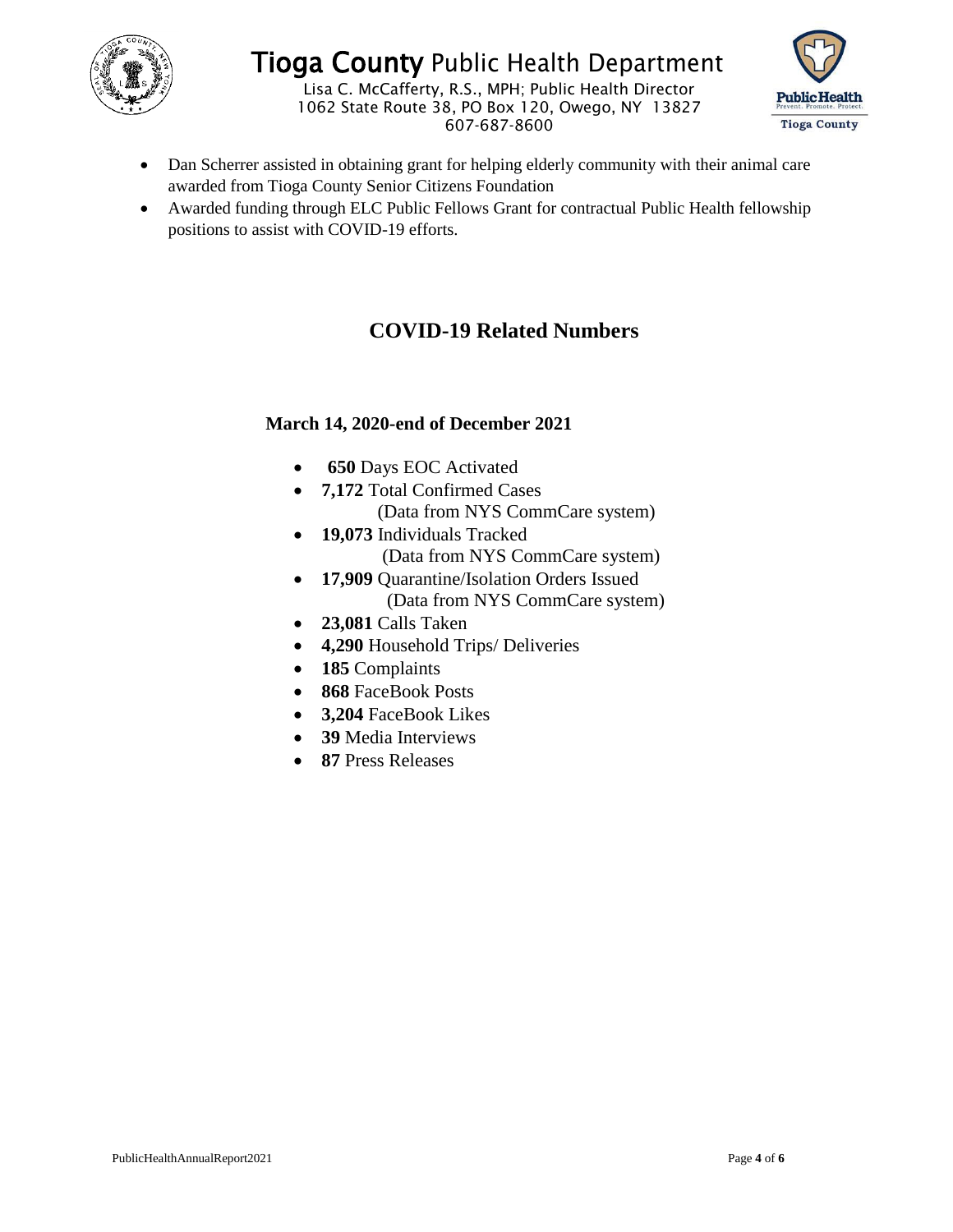

Lisa C. McCafferty, R.S., MPH; Public Health Director 1062 State Route 38, PO Box 120, Owego, NY 13827 607-687-8600



#### **Financial Snapshot December 2021**

|                                          | 2017          | 2018          | 2019          | 2020                | 2021                   |
|------------------------------------------|---------------|---------------|---------------|---------------------|------------------------|
|                                          | <b>Actual</b> | <b>Actual</b> | <b>Actual</b> | Budget <sup>2</sup> | Budget <sup>*1,3</sup> |
| <b>Revenues</b>                          |               |               |               |                     |                        |
| Fees                                     | 742,121       | 1,100,359     | 1,112,262     | 739,661             | 1,119,950              |
| State/Federal                            | 2,040,481     | 2,680,110     | 2,704,275     | 2,047,275           | 2,347,657              |
| Local                                    | 2,360,036     | 2,147,623     | 2,103,208     | 1,924,103           | 3,022,708              |
| <b>TOTAL</b>                             | 5,142,638     | 5,928,092     | 5,919,745     | 4,710,796           | 6,490,315              |
|                                          |               |               |               |                     |                        |
| <b>Expenses</b>                          |               |               |               |                     |                        |
| Compensation                             | 1,721,424     | 1,734,508     | 1,728,302     | 1,889,627           | 2,214,152              |
| Program                                  | 3,206,083     | 3,671,760     | 3,661,604     | 2,518,252           | 3,928,772              |
| Expense                                  |               |               |               |                     |                        |
| Core                                     | 215,131       | 521,824       | 529,838       | 302,917             | 347,391                |
| Infrastructure                           |               |               |               |                     |                        |
| <b>TOTAL</b>                             | 5,142,638     | 5,928,092     | 5,919,745     | 4,710,796           | 6,490,315              |
|                                          |               |               |               |                     |                        |
| FTE:<br>2021 Approved<br>Headcount of 35 | 22.6          | 23.8          | 26.3          | 23.7                | 29.2                   |
| FTE: 31 FT & 4 PT                        |               |               |               |                     |                        |

#### Allocation of Expenses Year-to-date through December 2021\*<sup>1,3</sup>



\*Notes: 1. The "Financial Snapshot" & "Allocation of Expenses" represent figures as of this report date (12.23.2021), and are not the FINAL December 2021 figures.

2. During 2020, the Legislature required a 10% cut in expenses from all County departments. This was removed from the Expense side of the ledger, but not the offsetting revenue portion, thus inflating the reported "Local Share" of Public Health by nearly \$375K.

3. COVID Specific funds have been removed from these tables, as they skew the numbers due to their large amounts. Currently over \$2.4 million has been appropriated of Covid funding within Public Health.